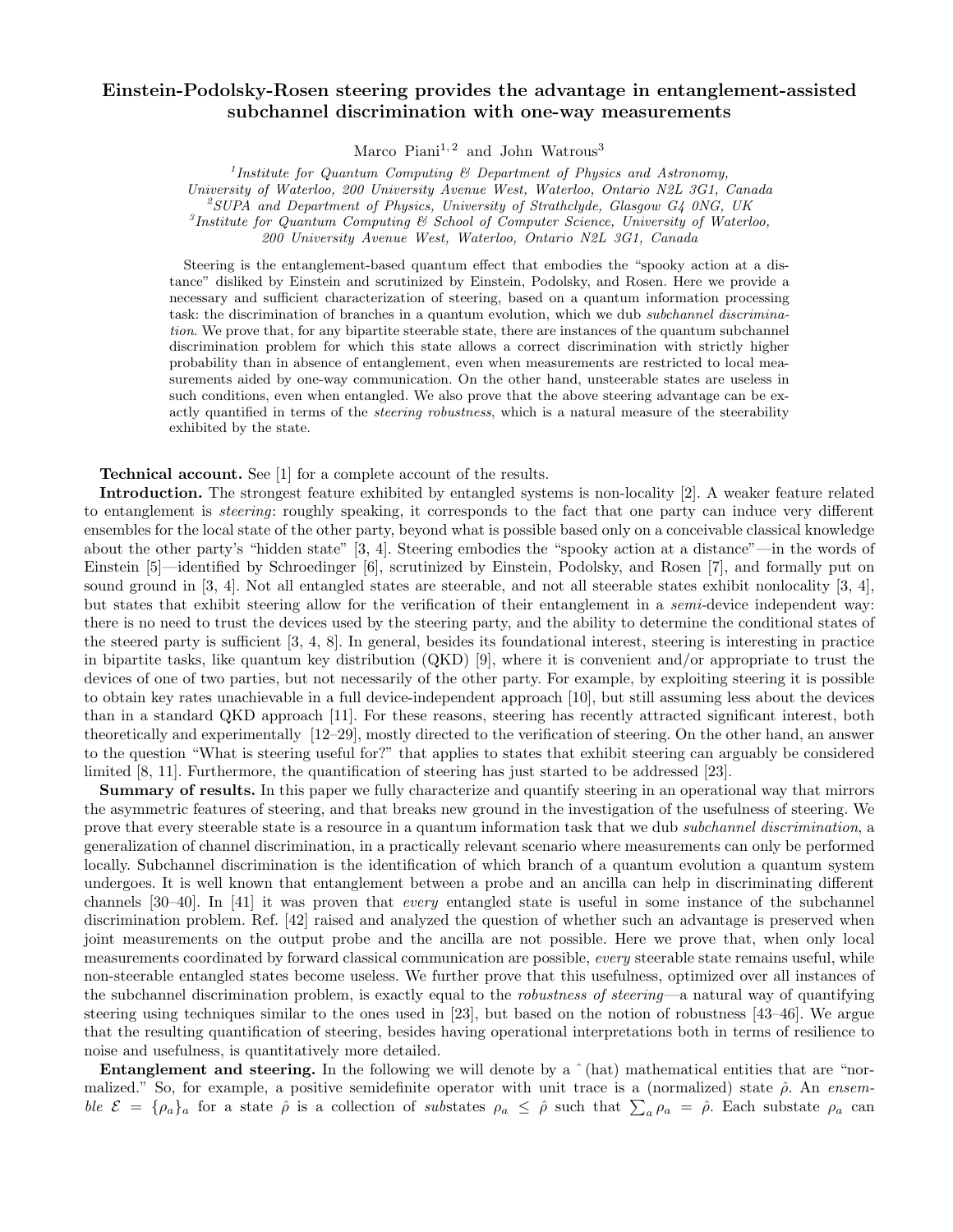

FIG. 1: Different strategies for subchannel discrimination. (a) No entanglement is used: a probe, initially in the state  $\rho$ , undergoes the quantum evolution  $\hat{\Lambda}$ , with branches  $\Lambda_a$ , and is later measured, with an outcome b for the measurement described by the POVM  $\{Q_b\}_b$ , which is the guess for which branch of the evolution actually took place. (b) The probe B is potentially entangled with an ancilla A; the output probe and the ancilla are jointly measured. (c) The probe is still potentially entangled with an ancilla, but the final measurement  ${Q_b}_b$  is restricted to local measurements on the output probe and the ancilla, coordinated by one-way classical communication (single lines represent quantum systems, double lines classical information): the outcome x of the measurement performed on the output probe is used to decide which measurement to perform on the ancilla.

be seen as being proportional to a normalized state  $\hat{\rho}_a$ ,  $\rho_a = p_a \hat{\rho}_a$ , with  $p_a = \text{Tr}(\rho_a)$  being the probability of  $\rho_a$  in the ensemble. An assemblage  $\mathcal{A} = {\mathcal{E}_x}_x = {\rho_a}_x_a$  is a collection of ensembles  $\mathcal{E}_x$  for the same state  $\hat{\rho}$ , one for each x, i.e.,  $\sum_a \rho_{a|x} = \hat{\rho}$ , for all x. Along similar lines, a measurement assemblage  $\mathcal{MA} = \{M_{a|x}\}_{a,x}$ is a collection of positive operators  $M_{a|x} \geq 0$  satisfying  $\sum_a M_{a|x} = 11$  for each x. i.e., a POVM for each x. For a fixed bipartite state  $\hat{\rho}_{AB}$ , every measurement assemblage on Alice gives rise to an assemblage on Bob via  $\rho_{a|x}^B = \text{Tr}_A\big(M_{a|x}^A\hat{\rho}_{AB}\big)$ . On the other hand, every assemblage on Bob  $\{\sigma_{a|x}\}_{a,x}$  has a quantum realization for some  $\rho_{AB}$  satisfying  $\rho_B = \text{Tr}_A(\hat{\rho}_{AB}) = \sum_x \sigma_{a|x} =: \hat{\sigma}_B$  and for some measurement assemblage  $\{M_{a|x}\}_{a,x}$  [47]. An assemblage  $\mathcal{A} = \{\rho_{a|x}\}_{a,x}$  is unsteerable if  $\rho_{a|x}^{\text{US}} = \sum_{\lambda} p(\lambda)p(a|x,\lambda)\hat{\sigma}(\lambda) = \sum_{\lambda} p(a|x,\lambda)\sigma(\lambda)$ , for all  $a, x$ , for some probability distribution  $p(\lambda)$ , conditional probability distributions  $p(a|x, \lambda)$ , and states  $\hat{\sigma}(\lambda)$ . Here  $\lambda$  indicates a (hidden) classical random variable, and we introduced also subnormalized states  $\sigma(\lambda) = p(\lambda)\hat{\sigma}(\lambda)$ . We say that an assemblage  $\{\rho_{a|x}\}_{a,x}$  is steerable if it is not unsteerable. A separable (or unentangled) state is one that admits a decomposition  $\hat{\sigma}_{AB}^{\text{sep}} = \sum_{\lambda} p(\lambda) \hat{\sigma}_A(\lambda) \otimes \hat{\sigma}_B(\lambda)$ , for  $\hat{\sigma}_A(\lambda)$ ,  $\hat{\sigma}_B(\lambda)$  local states,  $\lambda$  a classical label, and  $p(\lambda)$  a probability distribution [48]. A state is entangled if it is not separable. An unsteerable assemblage can always be thought as the result of local measurements on some separable state, and a separable state can only give raise to unsteerable assemblages. It follows that entanglement is a necessary condition for steerability, and, in turn, a steerable assemblage is a clear signature of entanglement. Interestingly, not all entangled states lead to steerable assemblages by the action of appropriate local measurement assemblages [3, 4]; we call *steerable states* those that do, and *unsteerable states* those that do not. There exist entangled states that are steerable by one party but not the other (see, e.g.,  $[21]$ ). In this paper, when we refer to a state being steerable or unsteerable, it is always to be assumed that Alice is the steering party.

Channel and subchannel identification. A *subchannel*  $\Lambda$  is a linear completely positive map that is trace non-increasing:  $Tr(\Lambda[\rho]) \leq Tr(\rho)$ , for all states  $\rho$ . If a subchannel  $\Lambda$  is trace-preserving,  $Tr(\Lambda[\rho]) = Tr(\rho)$ , for all ρ, we use the  $\hat{ }$  notation and say that  $\hat{A}$  is a *channel.* An *instrument*  $\mathcal{I} = {\Lambda_a}$  for a channel  $\hat{A}$  is a collection of subchannels  $\Lambda_a$  such that  $\hat{\Lambda} = \sum_a \Lambda_a$ . Every instrument has (in principle) a physical realization, where the (classical) index a can be considered available to some party [49–51]. Fix an instrument  $\{\Lambda_a\}_a$  for a channel  $\hat{\Lambda}$ , and consider a measurement  $\{Q_b\}_b$  on the output space of  $\hat{\Lambda}$ . The joint probability of  $\Lambda_a$  and  $Q_b$  for input  $\rho$  is  $p(a, b) := \text{Tr}(Q_b \Lambda_a[\rho]) = p(b|a)p(a)$ , where  $p(a) = \text{Tr}(\Lambda_a[\rho])$  is the probability of the subchannel  $\Lambda_a$  for the given input  $\rho$  and  $p(b|a) = p(a, b)/p(a)$  is the conditional probability of the outcome b given that the subchannel  $\Lambda_a$  took place (see Figure 1(a)). The probability of correctly identifying which subchannel was realized is  $p_{\text{corr}}(\{\Lambda_a\}_a, \{Q_b\}_b, \rho) = \sum_a \text{Tr}(Q_a \Lambda_a[\rho])$ . The best success probability in identifying subchannels  $\{\Lambda_a\}_a$  optimizing over input and final measurement is  $p_{\text{corr}}^{\text{NE}}(\{\Lambda_a\}_a) := \max_{\rho} \max_{\{Q_b\}_b} p_{\text{corr}}(\{\Lambda_a\}_a, \{Q_b\}_b, \rho)$ , where the superscript NE stands for "no entanglement" (see Fig. 1(a)). One may try to improve the success probability by using an entangled input state  $\rho_{AB}$  of an input probe B and an ancilla A (see Fig. 1(b)). This leads to the consideration of the optimal probability of success for a scheme that uses input entanglement and global measurements:  $p_{\text{corr}}^{\text{E}}(\{\Lambda_a\}_a) := \max_{\rho_{AB}} \max_{\{Q_b^{AB}\}_b} p_{\text{corr}}(\{\Lambda_a^B\}_a, \{Q_b^{AB}\}_b, \rho_{AB})$ . We say that entanglement is useful in discriminating subchannels  $\{\Lambda_a\}_a$  if  $p_{\text{corr}}^{\text{E}}(\{\Lambda_a\}_a) > p_{\text{corr}}^{\text{NE}}(\{\Lambda_a\}_a)$ . It is known that there are instances of subchannel discrimination, already in the simple setting  $\{\Lambda_a\}_a = \{\frac{1}{2}\hat{\Lambda}_0, \frac{1}{2}\hat{\Lambda}_0\}$ , where  $p_{\text{corr}}^{\text{E}} \approx 1 \gg p_{\text{corr}}^{\text{NE}} \approx 0$  (see [42] and references therein).

In [41] it was proven that, for any entangled state  $\rho_{AB}$ , there exists a choice  $\{\frac{1}{2}\hat{\Lambda}_0, \frac{1}{2}\hat{\Lambda}_1\}$  such that  $p_{\text{corr}}\left(\left\{\frac{1}{2}\hat{\Lambda}_0, \frac{1}{2}\hat{\Lambda}_1\right\}, \rho_{AB}\right) > p_{\text{corr}}^{\text{NE}}\left(\left\{\frac{1}{2}\hat{\Lambda}_0, \frac{1}{2}\hat{\Lambda}_1\right\}\right)$ , i.e., that every entangled state is useful for the task of (sub)channel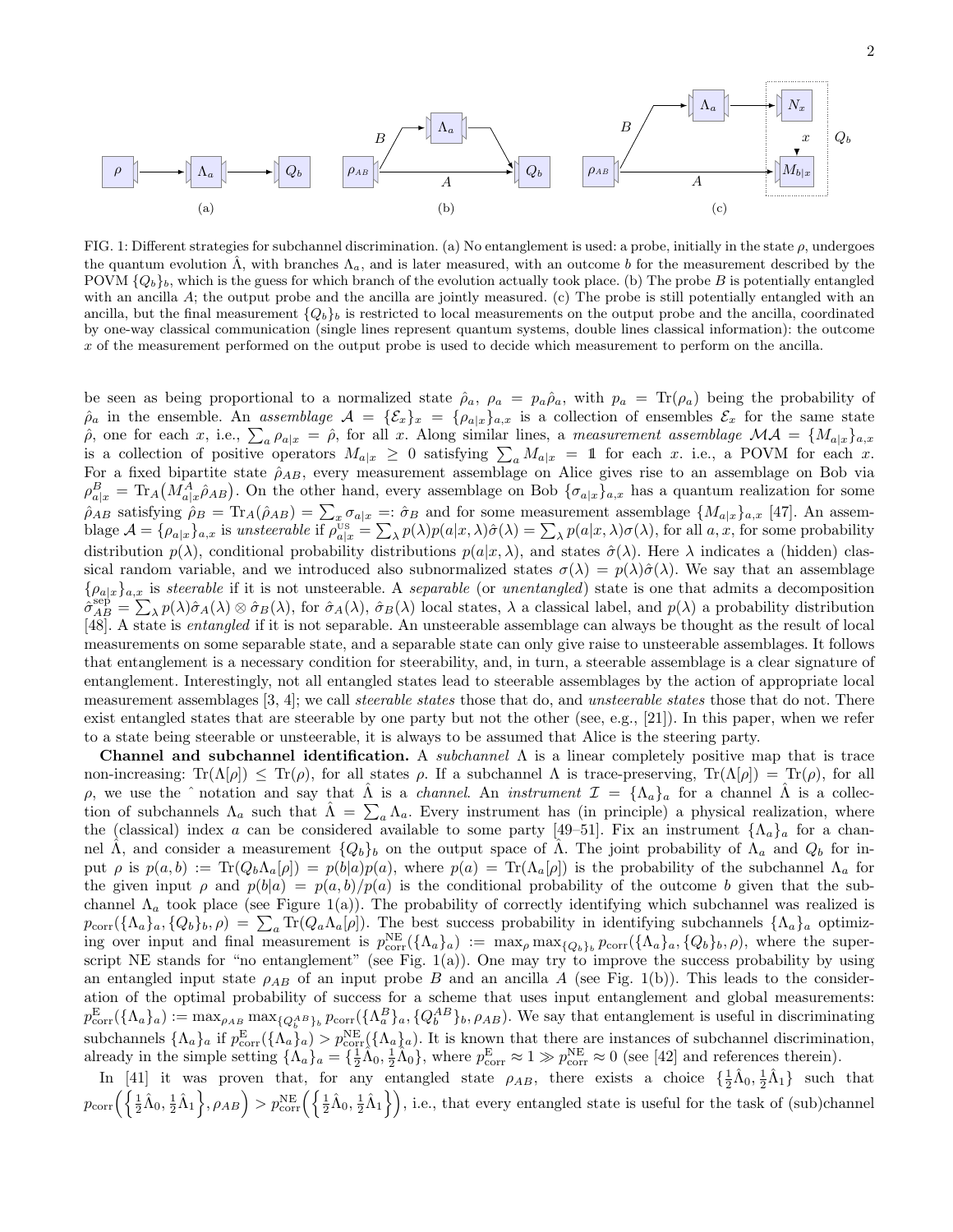discrimination. In this sense, every entangled state, independently of how weakly entangled it is, is a resource. Nonetheless, exploiting such a resource may require arbitrary joint measurements on the output probe and ancilla [42]. From a conceptual perspective, one may want to limit measurements to those that can be performed by local operations and classical communication (LOCC), as this makes the input entangled state the only non-local resource. This limitation can be justified also from a practical perspective: LOCC measurements are arguably easier to implement, and might be the only feasible kind of measurements, especially in a scenario where only weakly entangled states can be produced. We do not know whether every entangled state stays useful for subchannel discrimination when measurements are restricted to be LOCC. In the following, though, we prove that, if measurements are limited to local operations and forward communication (one-way LOCC), then only steerable states can and do remain useful.

Steerability and subchannel identification by means of restricted measurements. We indicate a Bobto-Alice one-way LOCC measurement, i.e., a POVM, by  $\mathcal{M}^{B\to A} = \{Q_a^{B\to A}\}_a$ . We define  $p_{\text{corr}}^{B\to A}(\mathcal{I}, \rho_{AB}) :=$  $\max_{\mathcal{M}^B\to A} p_{\text{corr}}(\mathcal{I}^B, \mathcal{M}^{B\to A}, \rho_{AB})$  as the optimal probability of success in the discrimination of the instrument  $\mathcal{I}^B = {\Lambda_a^B}_a$  by means of the input state  $\rho_{AB}$  and one-way LOCC measurements from B to A (see Fig. 1(c)). We say that  $\rho_{AB}$  is useful in this restricted-measurement scenario if  $p_{\text{corr}}^{B\to A}(\mathcal{I}, \rho_{AB}) > p_{\text{corr}}^{NE}(\mathcal{I})$  for some instrument I. One checks that no bipartite state  $ρ<sub>AB</sub>$  is useful in one-way subchannel identification when the communication goes from the ancilla to the output probe. Furthermore, if the assemblage resulting from the measurement assemblage  $\{N_{a|x}\}_{a,x}$  (see Fig. 1(c)) on the ancilla is unsteerable, then one can still achieve an equal or better performance with an uncorrelated probe. Thus, if  $\rho_{AB}$  is unsteerable, it is useless for subchannel discrimination with one-way measurements. This applies also to entangled states that are unsteerable, which are nonetheless useful in channel discrimination with arbitrary measurements [41].

Main result. We prove that every steerable state is useful in subchannel discrimination with one-way-LOCC measurements. To state our result in full detail we need to introduce the *steering robustness of*  $\rho_{AB}$ ,

$$
R_{\text{steer}}^{A \to B}(\rho_{AB}) := \sup_{\mathcal{M}A} R(\mathcal{A}), \quad R(\mathcal{A}) := \min \left\{ t \ge 0 \, \middle| \, \left\{ \frac{\rho_{a|x} + t \, \tau_{a|x}}{1 + t} \right\}_{a,x} \text{ unsteerable}, \{\tau_{a|x}\}_{a,x} \text{ an assemblage} \right\}, \tag{1}
$$

where the supremum is over all measurement assemblages  $\mathcal{MA} = \{M_{a|x}\}_{a,x}$  on A, and A is obtained from  $\rho_{AB}$  with the measurement assemblage  ${\cal MA}$  on A. The steering robustness  $R(\mathcal{A})$  of  $\mathcal{A}$  is a measure of the minimal "noise" needed to destroy the steerability of the assemblage  $A$ , where such noise is in terms of the mixing with an arbitrary assemblage  ${\tau_{a|x}}_{a,x}$ . With the notation set, we have the following theorem.

Theorem 1. Every steerable state is useful in one-way subchannel discrimination. More precisely, it holds

$$
\sup_{\mathcal{I}} \frac{p_{corr}^{B \to A}(\mathcal{I}, \rho_{AB})}{p_{corr}^{NE}(\mathcal{I})} = R_{steer}^{A \to B}(\rho_{AB}) + 1,\tag{2}
$$

where the supremum is over all instruments  $I$ , i.e., over all subchannel discrimination problems.

*Idea of the proof:* Using the definitions it is immediate to verify  $p_{\text{corr}}(\mathcal{I}^B, \mathcal{M}^{B\to A}, \rho_{AB}) \leq (1 + R_{\text{steer}}^{A\to B}(\rho_{AB}))p_{\text{corr}}^{\text{NE}}(\mathcal{I}),$ for any  $\mathcal{M}^{B\to A}$  and any  $\mathcal I$ . On the other hand, we prove and use the fact that the steering robustness  $R(\mathcal A)$  of any assemblage  $\mathcal{A} = \{\rho_{a|x}\}_{a,x}$  can be calculated via semidefinite programming (SDP) [52]. The dual of the SDP optimization problem provides then information that allows us to construct appropriate instances of the subchannel discrimination problem, and prove that the bound above can be approximated arbitrarily well. More in detail, the construction in the proof of Theorem 1 shows that, for any measurement assemblage  ${\cal MA}$  on A such that the corresponding A exhibit steering with robustness  $R(\mathcal{A})$ , there exist instances of the subchannel discrimination problem with restricted measurements where the use of the steerable state ensures a probability of success approximately  $(1 + R(\mathcal{A}))$ -fold higher than in the case where no entanglement is used.

**Remarks.** Theorem 1 implies that the robustnesses  $R(A)$  and  $R_{\text{steer}}^{A\to B}(\rho_{AB})$  have operational meanings not only in terms of the resilience of steerability versus noise, but in applicative terms. Also, they constitute semi-deviceindependent lower bounds on the generalized robustness of entanglement  $R_q(\rho_{AB})$  [44, 45], which is an entanglement measure with operational interpretations itself [53, 54]. Besides these observations, in [1] we argue that the way to quantify steerability that we have introduced is finer-grained than the approach of [23], while preserving the computational efficiency deriving from the use of semidefinite programming. Many questions remain open for further investigation: a closed formula for the steerability robustness of pure (maximally entangled) states; whether the result of Theorem 1 can be strengthened to prove that every steerable state is useful for channel—rather than general subchannel—discrimination with restricted measurements; whether general LOCC (rather than one-way LOCC) measurements can restore the usefulness of all entangled states for (sub)channel discrimination.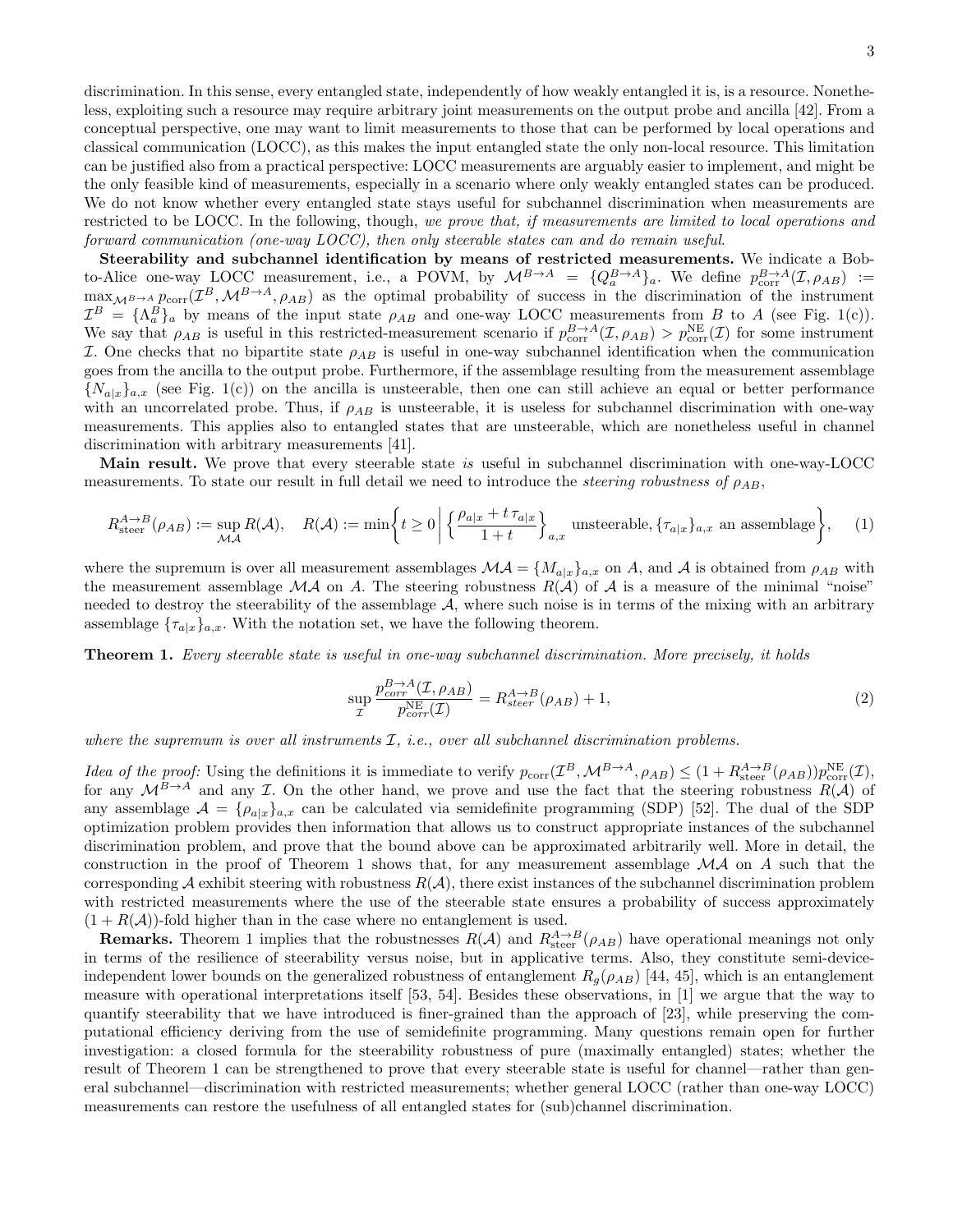- [1] M. Piani and J. Watrous, arXiv:1406.0530.
- [2] N. Brunner, D. Cavalcanti, S. Pironio, V. Scarani, and S. Wehner, Rev. Mod. Phys. 86, 419 (2014), URL http://link. aps.org/doi/10.1103/RevModPhys.86.419.
- [3] H. M. Wiseman, S. J. Jones, and A. C. Doherty, Phys. Rev. Lett. 98, 140402 (2007), URL http://link.aps.org/doi/ 10.1103/PhysRevLett.98.140402.
- [4] S. J. Jones, H. M. Wiseman, and A. C. Doherty, Phys. Rev. A 76, 052116 (2007), URL http://link.aps.org/doi/10. 1103/PhysRevA.76.052116.
- [5] M. Born, The Born-Einstein Letters (Walker, 1971).
- [6] E. Schrödinger, Mathematical Proceedings of the Cambridge Philosophical Society 31, 555 (1935), ISSN 1469-8064, URL http://journals.cambridge.org/article\_S0305004100013554.
- [7] A. Einstein, B. Podolsky, and N. Rosen, Physical Review 47, 777 (1935).
- [8] E. G. Cavalcanti, M. J. W. Hall, and H. M. Wiseman, Phys. Rev. A 87, 032306 (2013), URL http://link.aps.org/doi/ 10.1103/PhysRevA.87.032306.
- [9] N. Gisin, G. Ribordy, W. Tittel, and H. Zbinden, Rev. Mod. Phys. 74, 145 (2002), URL http://link.aps.org/doi/10. 1103/RevModPhys.74.145.
- [10] A. Acín, N. Brunner, N. Gisin, S. Massar, S. Pironio, and V. Scarani, Phys. Rev. Lett. 98, 230501 (2007), URL http: //link.aps.org/doi/10.1103/PhysRevLett.98.230501.
- [11] C. Branciard, E. G. Cavalcanti, S. P. Walborn, V. Scarani, and H. M. Wiseman, Phys. Rev. A 85, 010301 (2012), URL http://link.aps.org/doi/10.1103/PhysRevA.85.010301.
- [12] E. G. Cavalcanti, S. J. Jones, H. M. Wiseman, and M. D. Reid, Phys. Rev. A 80, 032112 (2009), URL http://link.aps. org/doi/10.1103/PhysRevA.80.032112.
- [13] D. J. Saunders, S. J. Jones, H. M. Wiseman, and G. J. Pryde, Nat. Phys. 6, 845 (2010), URL http://dx.doi.org/10. 1038/nphys1766.
- [14] Z. Y. Ou, S. F. Pereira, H. J. Kimble, and K. C. Peng, Phys. Rev. Lett. 68, 3663 (1992), URL http://link.aps.org/ doi/10.1103/PhysRevLett.68.3663.
- [15] W. P. Bowen, R. Schnabel, P. K. Lam, and T. C. Ralph, Phys. Rev. Lett. 90, 043601 (2003), URL http://link.aps.org/ doi/10.1103/PhysRevLett.90.043601.
- [16] D. H. Smith, G. Gillett, M. P. de Almeida, C. Branciard, A. Fedrizzi, T. J. Weinhold, A. Lita, B. Calkins, T. Gerrits, H. M. Wiseman, et al., Nat. Comm. 3, 625 (2012).
- [17] A. J. Bennet, D. A. Evans, D. J. Saunders, C. Branciard, E. G. Cavalcanti, H. M. Wiseman, and G. J. Pryde, Phys. Rev. X 2, 031003 (2012), URL http://link.aps.org/doi/10.1103/PhysRevX.2.031003.
- [18] V. Händchen, T. Eberle, S. Steinlechner, A. Samblowski, T. Franz, R. F. Werner, and R. Schnabel, Nature Photonics 6, 596 (2012).
- [19] S. Steinlechner, J. Bauchrowitz, T. Eberle, and R. Schnabel, Phys. Rev. A 87, 022104 (2013), URL http://link.aps. org/doi/10.1103/PhysRevA.87.022104.
- [20] B. Wittmann, S. Ramelow, F. Steinlechner, N. K. Langford, N. Brunner, H. M. Wiseman, R. Ursin, and A. Zeilinger, New Journal of Physics 14, 053030 (2012).
- [21] J. Bowles, T. Vértesi, M. T. Quintino, and N. Brunner, Physical Review Letters 112, 200402 (2014).
- [22] M. F. Pusey, Phys. Rev. A 88, 032313 (2013), URL http://link.aps.org/doi/10.1103/PhysRevA.88.032313.
- [23] P. Skrzypczyk, M. Navascués, and D. Cavalcanti, Phys. Rev. Lett.  $112$ , 180404 (2014), URL http://link.aps.org/doi/ 10.1103/PhysRevLett.112.180404.
- [24] S. Jevtic, M. F. Pusey, D. Jennings, and T. Rudolph, arXiv preprint arXiv:1303.4724 (2013).
- [25] A. Milne, S. Jevtic, D. Jennings, H. Wiseman, and T. Rudolph, arXiv preprint arXiv:1403.0418 (2014).
- [26] T. Moroder, O. Gittsovich, M. Huber, and O. Gühne, arXiv preprint arXiv:1405.0262 (2014).
- [27] J. Schneeloch, C. J. Broadbent, S. P. Walborn, E. G. Cavalcanti, and J. C. Howell, Physical Review A 87, 062103 (2013).
- [28] J. Schneeloch, P. B. Dixon, G. A. Howland, C. J. Broadbent, and J. C. Howell, Physical Review Letters 110, 130407 (2013).
- [29] J. Schneeloch, C. J. Broadbent, and J. C. Howell, Physics Letters A (2014).
- [30] A. Kitaev, Russ. Math. Surv. 52, 1191 (1997).
- [31] V. Paulsen, Completely Bounded Maps and Operator Algebras, Cambridge Studies in Advanced Mathematics (Cambridge University Press, 2002).
- [32] A. Childs, J. Preskill, and J. Renes, J. Mod. Opt. 47, 155 (2000).
- [33] G. M. D'Ariano, P. LoPresti, and M. G. A. Paris, Phys. Rev. Lett. 87, 270404 (2001).
- [34] A. Acin, Phys. Rev. Lett. **87**, 177901 (2001).
- [35] V. Giovannetti, S. Lloyd, and L. Maccone, Science **306**, 1330 (2004).
- [36] A. Gilchrist, N. K. Langford, and M. A. Nielsen, Phys. Rev. A 71, 062310 (2005).
- [37] B. Rosgen and J. Watrous, in Proc. 20th Ann. Conf. Comp. Compl. (2005), pp. 344–354.
- [38] M. F. Sacchi, Phys. Rev. A 71, 062340 (2005).
- [39] M. F. Sacchi, Phys. Rev. A 72, 014305 (2005).
- [40] S. Lloyd, Science 321, 1463 (2008).
- [41] M. Piani and J. Watrous, Phys. Rev. Lett. **102**, 250501 (2009).